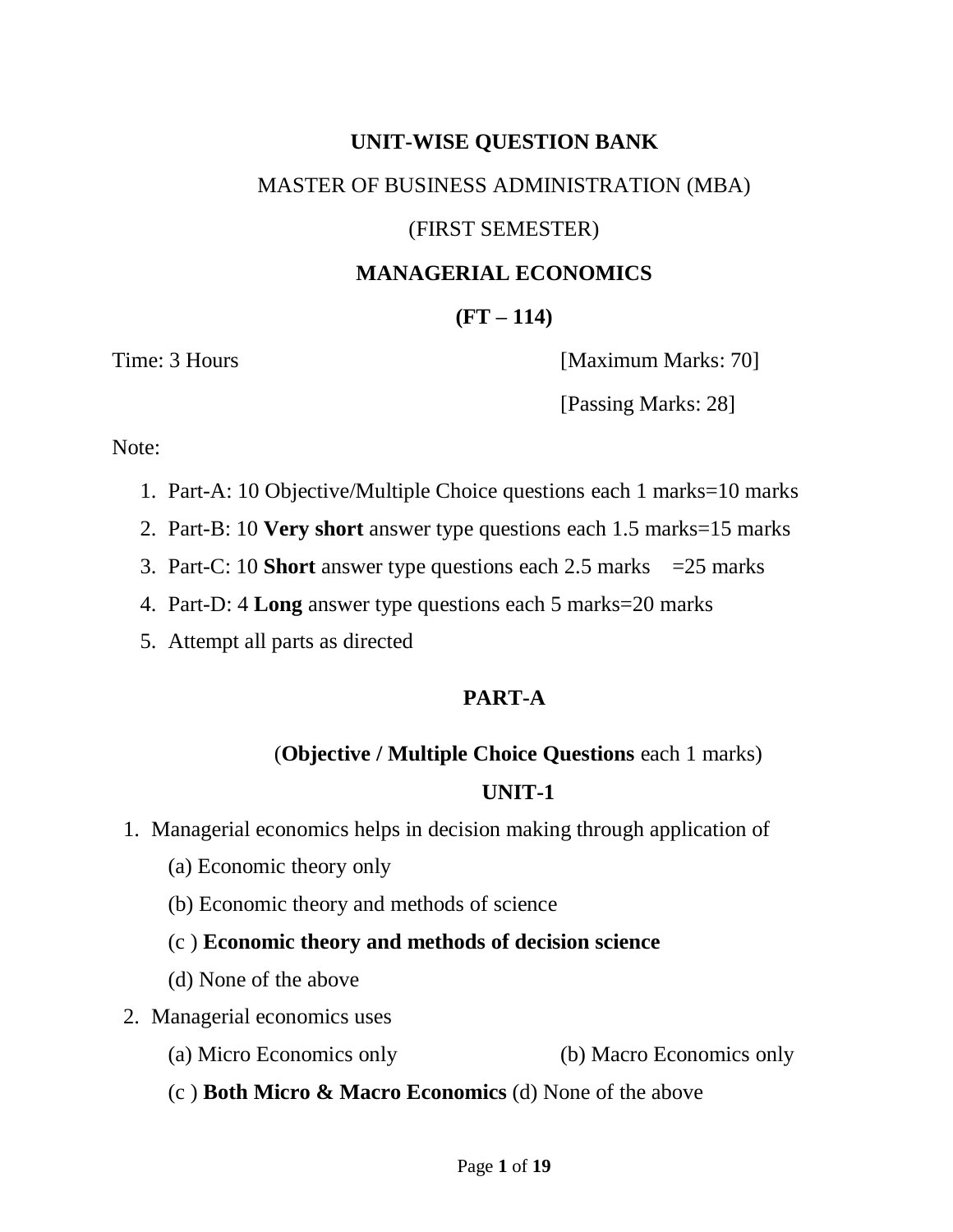- 3. Business Profit is ………………….
	- (a) **An accounting concept** (b) An accrual concept
	- $(c) Both (a) and (b)$  (d) None of the above
- 4. Business Profit  $=$ 
	- (a) Total Sales Revenue Implicit Costs

#### (b) **Total Sales Revenue – Explicit Costs**

- (c ) Total Sales Revenue Total Costs
- (d) None of the above
- 5. Implicit Cost refers to
	- (a) Marginal cost (b) Total Average Cost
	- (c ) **Opportunity cost of resources** (d) None of the above
- 6. Economic Profit  $=$ 
	- (a) **Sales Revenue – (Implicit Costs + Explicit Costs)**
	- (b) Sales Revenue Explicit Costs
	- (c ) Sales Revenue Implicit Costs
	- (d) None of the above
- 7. Analysis of an industry falls under:
	- (a) Macro Economics (b) Micro Economics
	- (c ) Financial Economics (d) Environmental Economics
- 8. The basic economic problem is the problem of
	- (a) Abundance of resources (b) **Scarcity of resources**
	- (c ) Human Resources (d) None of the above

- 9. Change in the demand of smartphones due to increase in its price is
	- (a) Increase of its demand (b) Decrease of its demand
	- (c ) **Contraction of its demand** (d) None of the above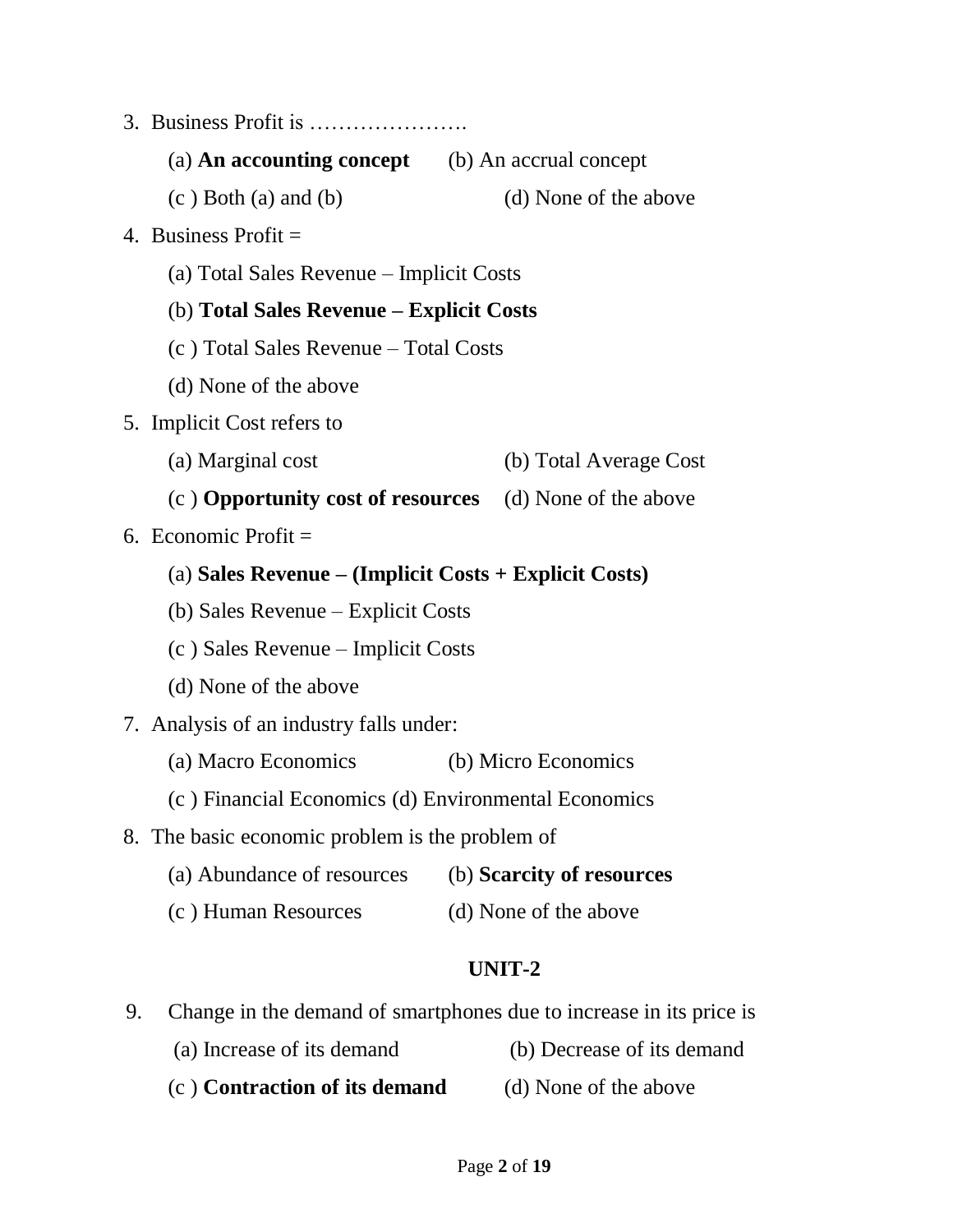10. In case of…………….demand, a slight change in the price will make greater change in demand.

- (a) Inelastic (b) Elastic
- (c ) **Perfectly elastic** (d) Perfectly inelastic

11. Normal demand curve of a commodity has:

- (a) has positive slope (b) **has negative slope**
- (c ) Is parallel to the base line (d) None of the above
- 12. When the price of Coffee increases and the demand for Coldrink increase then……..

## (a**) Coffee and Coldrink are**

- (b) **)** Coffee and Coldrink are complimentary for each other
- (c ) Coffee and Coldrink are noncomplimentary for each other
- (d) None of the above
- 13. Which of the followings can be regarded as an exception to law of demand
	- (a) Cases of snob appeal (e.g. jewels)
	- (b) Cases in which consumer judges quality by price
	- (c ) Cases of Giffen goods
	- (d) **All of the above**
- 14. Consumer surplus is the state where a consumer willing to pay higher price actually pays
	- (a) Higher price (b) **Lower price**
	- (c ) Sometimes higher & sometimes lower price
	- (d) None of the above
- 15. Under "Law of variable proportions" a single factor is
	- (a) Constant (b) **Variable**
	- (c ) Both constant and variable (d) None of the above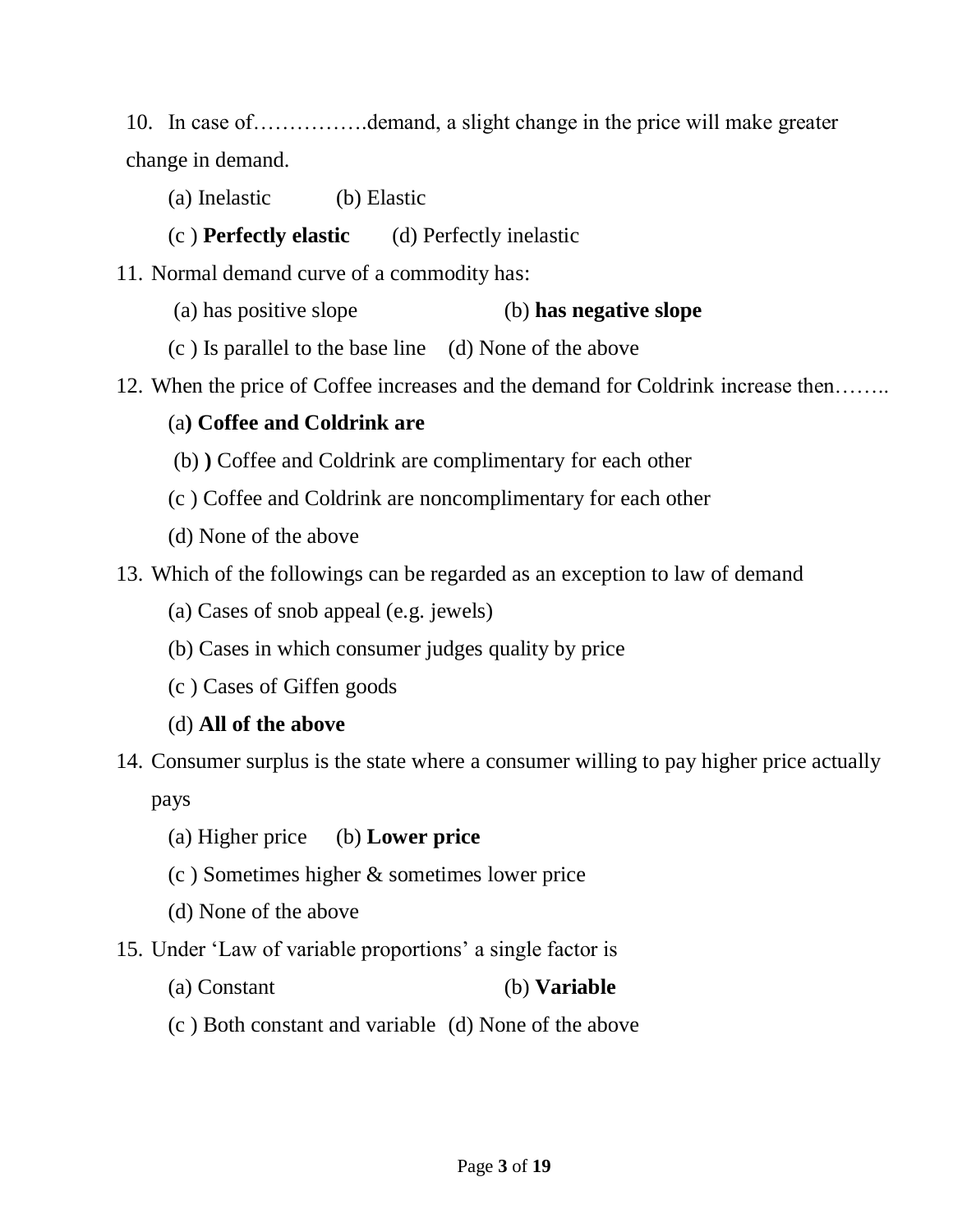- 16. 'Law of variable proportions' is also known as
	- (a) **Law of Diminishing Returns** (b) Law of Increasing Returns

(c ) Law of Constant Returns (d) None of the above

- 17. "Production function is
	- (a) Purely an economic relationship between inputs and outputs
	- (b) **Purely a technical relationship between inputs and outputs**
	- $(c)$  Both (a) and (b) (d) None of the above

#### 18. "Return to scale" means

- (a) Change in output when only some factors of production are increased
- (b) Change in output when only variable factors of production are increased
- (c ) Change in output when only fixed factors of production are increased

# (d) **Change in output when all factors of production are increased simultaneously**

- 19. In economics "Market" means:
	- (a) A physical place to buy and sell goods / services
	- (b) **A Mechanism to exchange goods / services for a consideration**
	- (c ) Local area market only
	- (d) None of the above
- 20. In "Perfect competition" products are:
	- (a) Heterogeneous (b) **Homogeneous**
	- (c ) Differentiated (d) None of the above
- 21. In 'Perfect competition' firms are:
	- (a) Price maker (b) Price influencer
	- (c ) **Price taker** (d) None of the above
- 22. In 'Perfect competition' factors of production are:
	- (a) **Perfectly mobile** (b) Perfectly immobile
	- $(c)$  Both (a) and (b) (d) None of the above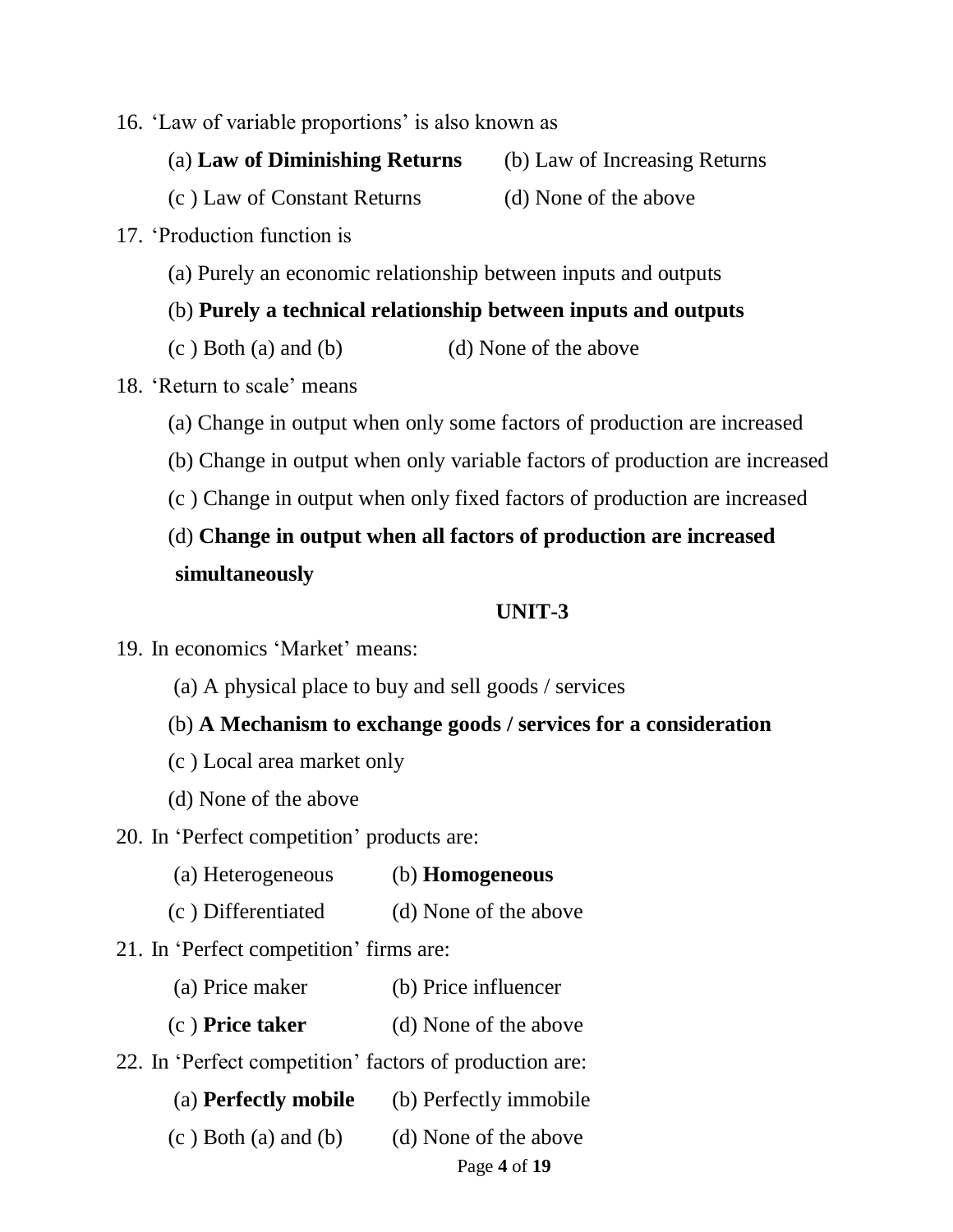23. In "Perfect competition" selling cost is:

- (a) Very high (b) Very less
- (c ) **Nothing** (d) None of the above

24. In 'Perfect competition' firms are :

- (a) Not Free to enter or exit (b) **Free to enter or exit**
- (c ) Sometimes free and sometimes not free to enter or exit
- (d) None of the above

25. In "Perfect competition" firms and consumers are :

(a) Small (b) Few (c ) Large (d) None of the above

26. In "Imperfect competition" products are :

(a) Heterogeneous (b) Homogeneous (c ) **Differentiated** (d) None of the above

27. In 'Imperfect competition' firms are:

(a) **Price maker** (b) Price influencer (c ) Price taker (d) None of the above

28. In "Imperfect competition" factors of production are:

- (a) Perfectly mobile (b) **Perfectly immobile**
- $(c)$  Both (a) and (b) (d) None of the above

29. In "Imperfect competition" selling cost is:

(a) Very low (b) **Substantial** (c ) Nothing (d) None of the above

30. In economics competition refers to the market structure which means :

(a) **The extent to which individual firm have the power to influence market price**

(b) Competition among firms (c ) Number of firms (d) None of the above 31. In monopoly a single firm is selling :

(a) A single product for which there are close substitutes

(b) Two product for which there are no close substitutes

#### (c ) **A single product for which there are no close substitutes**

(d) None of the above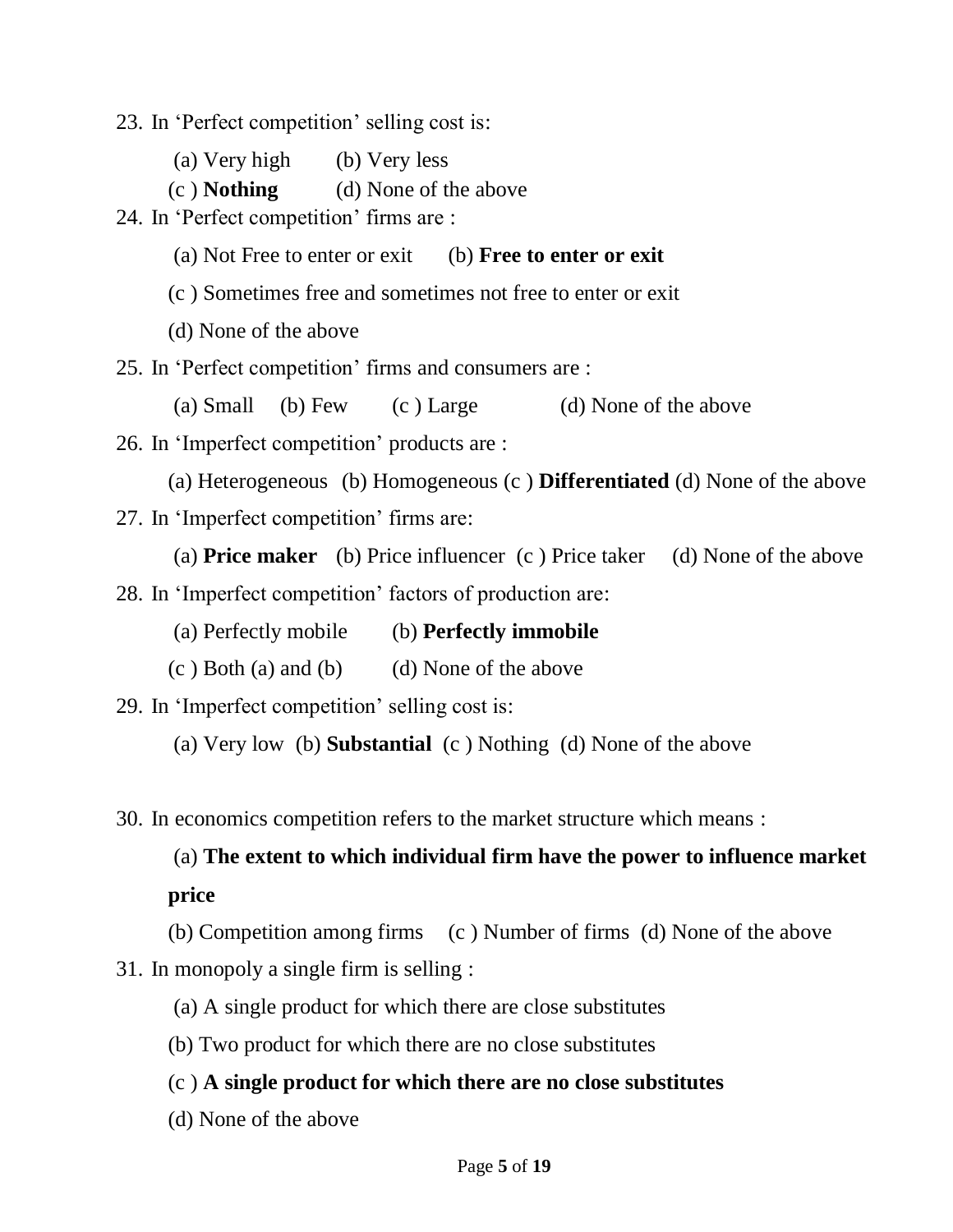32. A monopolist is:

## (a) **Price maker and not price taker** (b) Price influencer

(c ) Price taker and not price maker (d) None of the above

- 33. A monopolist can:
	- (a) Fix price and output (b) **Either fixes price or output**
	- (c ) Fix output (d) None of the above
- 34. In "Monopoly" firms entry of other firms are :
	- (a) Free (b) **Restricted** (c ) Sometimes free & sometimes restricted (d) None of the above
	-
- 35. Price discrimination refers to :
	- (a) Selling the same commodity at same prices to buyers
	- (b) **Selling the same commodity at different prices to buyers**
	- (c ) Selling the different commodity at same prices to buyers
	- (d) None of the above
- 36. A seller under perfect competition :
	- (a) Can practice price discrimination
	- (b) **Can not practice price discrimination**
	- (c ) Sometimes can practice price discrimination
	- (d) None of the above

- 37. Balance of payments of a country includes :
	- (a) Current account (b) Capital account (c ) Monetary account (d) **All of above**
- 38. Balance of payments of a country includes:
	- (a) Balance of trade (b) Capital receipts & payments
	- (c ) Saving & investment account (d) **Both (a) and (b)**
- 39. A country that does not trade with other countries is called an economy: (a) Open (b) **Closed** (c) Independent (d) None of these
- 40. To avoid double counting when GDP is estimated, economists:
	- (a) Use GDP deflator(b) **Calculate value added at each stage of production**
	- (c ) Use retail prices (d) Use price of only intermediate goods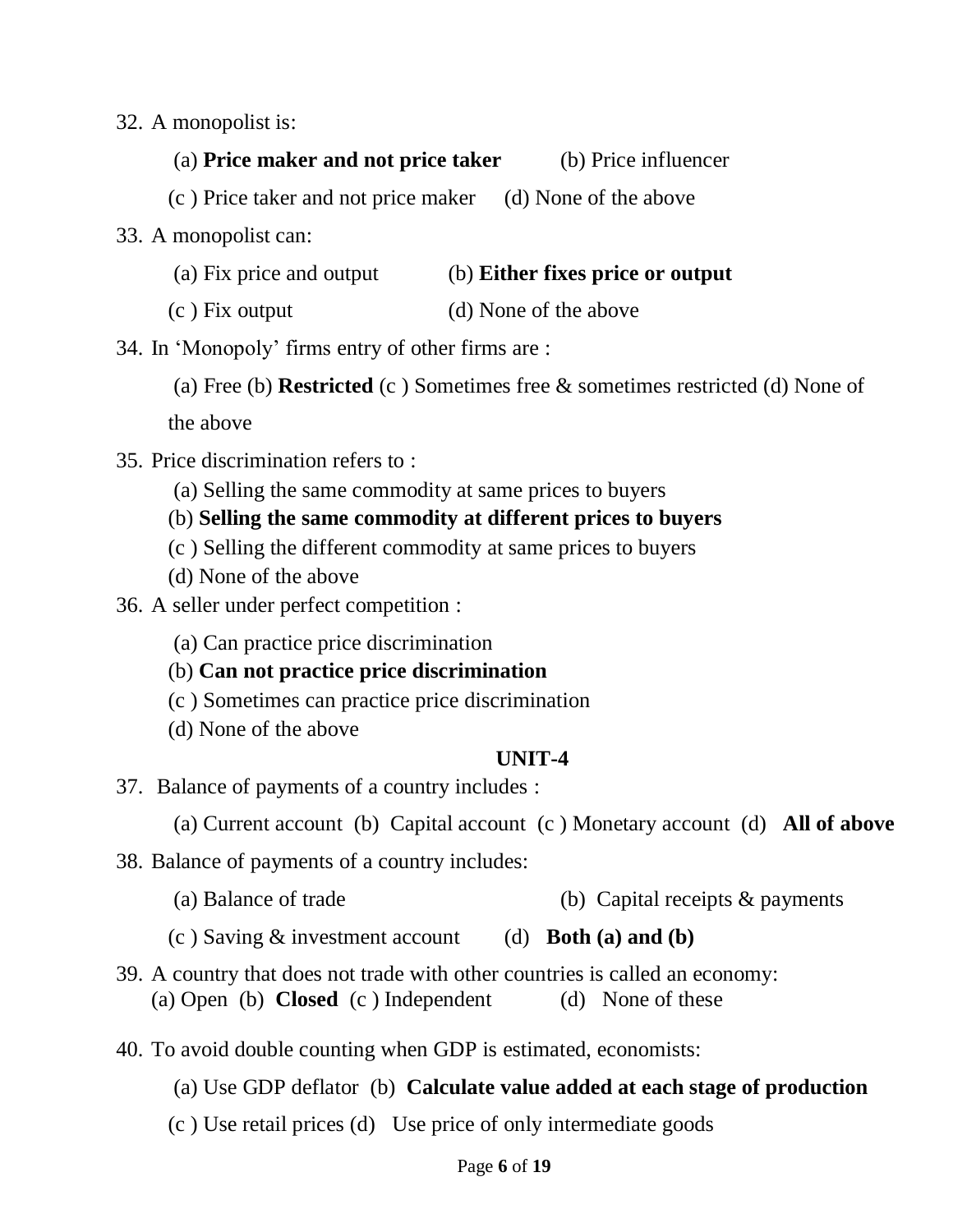41. A TV set purchased from a retail store is an example of:

(a) Intermediate good (b) Capital good (c ) Surplus good (d) **Final good**

42. Total value of all final goods and services produced in a country during one year is:

(a) Net National Product (NNP) (b) Gross National Product (GNP)

(c ) **Gross Domestic Product (GDP)** (d) National Income (**N**I**)**

43. If savings exceed investment then:

(a) National income rises (b) **National income falls**

(c ) National income is not affected (d) None of the above

44. The goods which are used directly by the people are called:

(a) **Consumer goods** (b) Capital good (c ) Direct good (d) None of these

- 45. National income is estimated by:
	- (a) Product, import and export methods
	- (b) Product, income and consumption methods
	- (c ) Product, income and market methods
	- (d) **Product, income and expenditure methods**

46. National income of a country does not include :

- (a) Self services, low wages
- (b) Donations and high salaries
- (c ) Corporate taxes and gifts
- (d) **Illegal incomes and unreported incomes**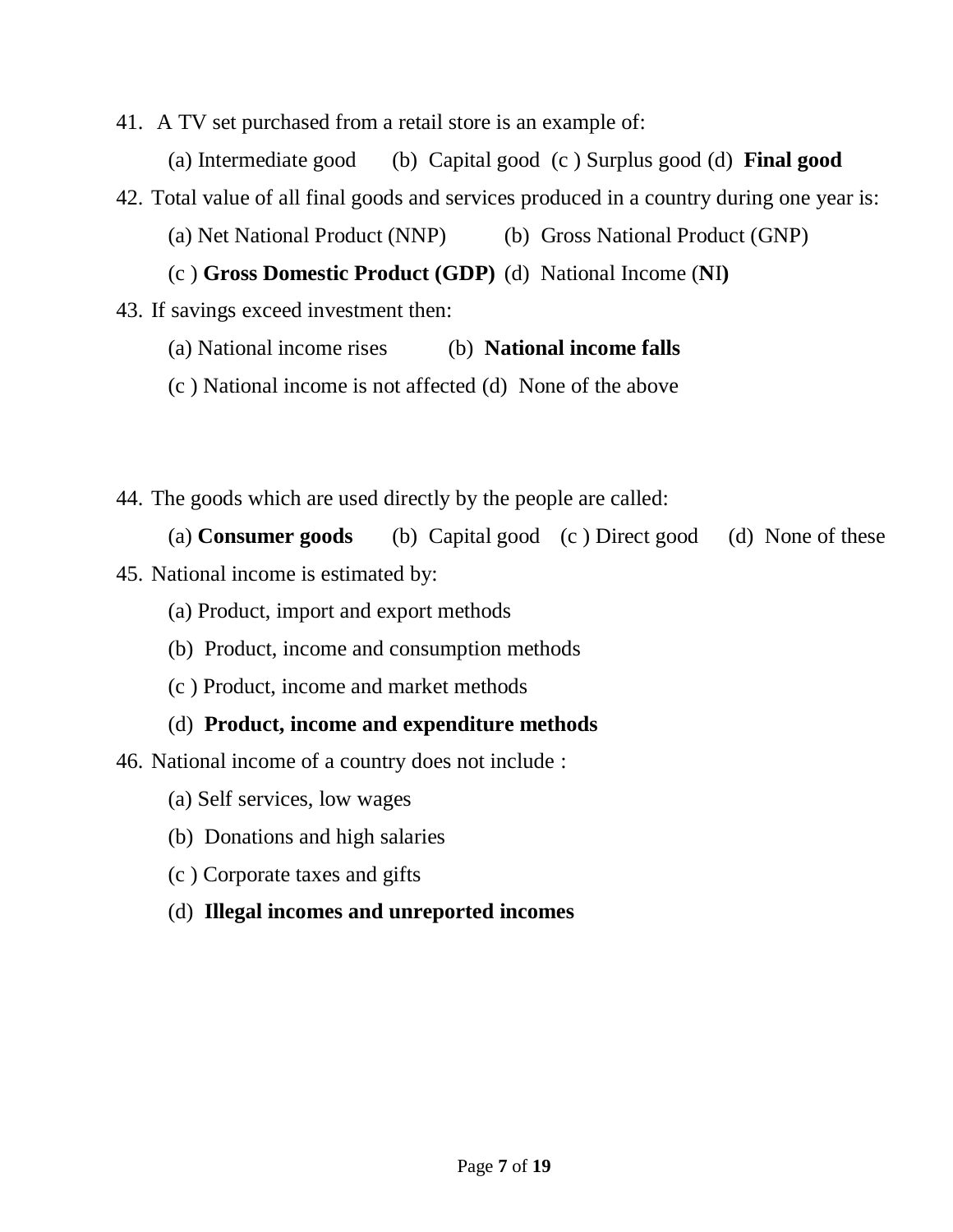47. Profit is :

- (a) Salary to the entrepreneur for his / her services
- (b) **Remuneration to the entrepreneur for his / her services**
- $(c)$  Both  $(a)$  and  $(b)$
- (d) None of the above

48. Profit is :

(a) Total revenue – Implicit cost (b) Total revenue – Explicit

# (c ) **Total revenue – Explicit and Implicit cost** (d) None of the above

- 49. Maximum Profit arises in a :
	- (a) **Dynamic economy** (b) Static economy (c ) Neither (a) nor (b)
	- (d) None of the above
- 50. …………profit is the difference between total revenue and total explicit and implicit cost.
	- (a) Marginal Profit (b) **Gross Profit** (c ) Net Profit (d) None of the above
- 51. The low point in the business cycle is referred to as the
	- (a) Expansion (b) Boom (c ) **Trough** (d) Peak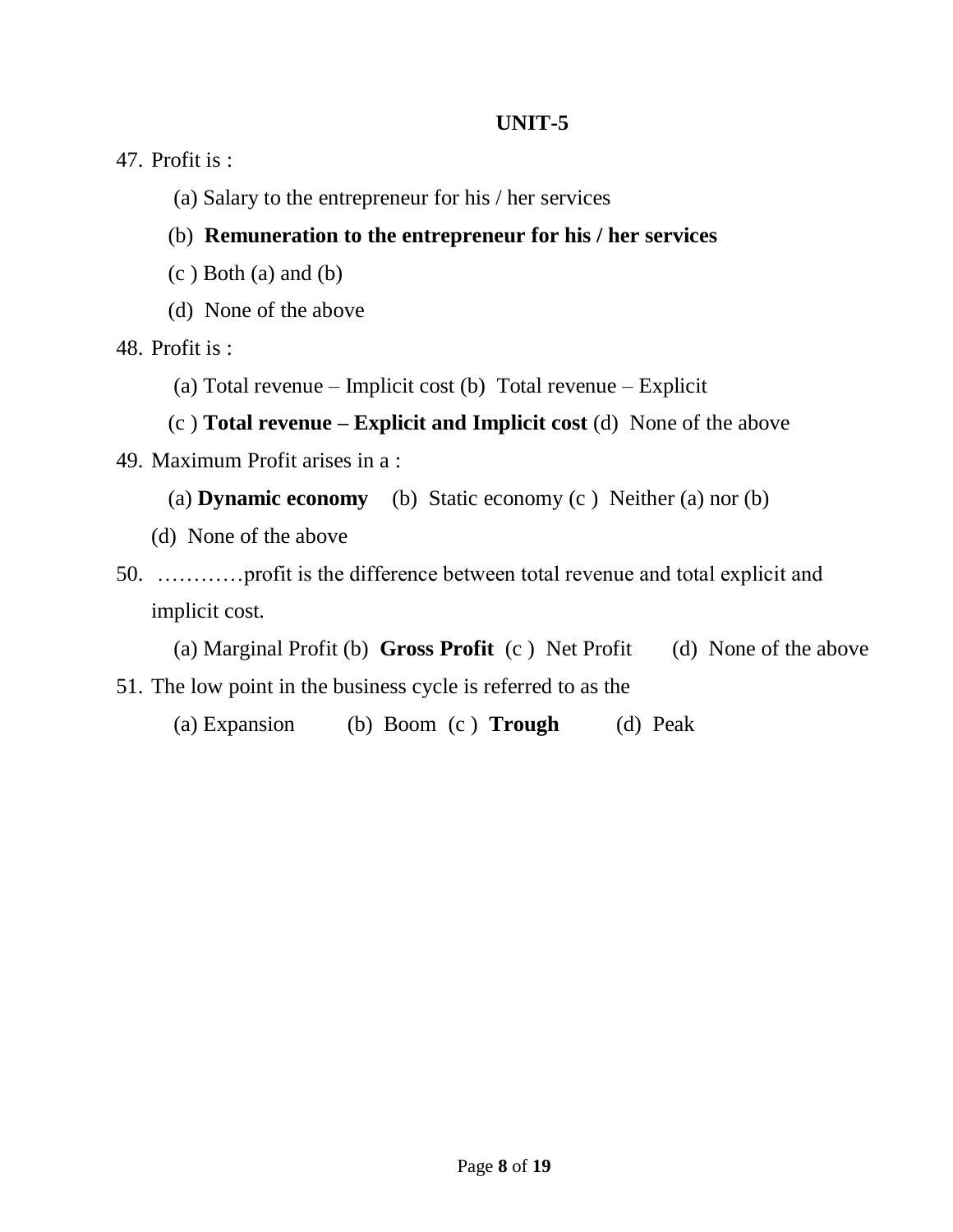#### **PART-B**

#### **Very short answer type questions each 1.5 marks**

#### **UNIT-1**

- 52. Define Managerial economics.
- 53. What is normative economics?
- 54. Discuss two cases of business decision making where managerial economics is used?
- 55. What is opportunity cost?
- 56. Write two important roles performed by a managerial economist.
- 57. What are two important responsibilities of a managerial economist?
- 58. Discuss the importance of studying managerial economics for a manager.
- 59. Write two characteristics of managerial economics.
- 60. Write scope of managerial economics.
- 61. Write two differences between economics and managerial economics.

- 62. Define the term "Demand" as used in economics.
- 63. What is "Law of demand"?
- 64. What is Market demand?
- 65. What is demand schedule?
- 66. What do you mean by extension of demand?
- 67. What do you mean by contraction of demand?
- 68. What do you mean by increase in demand?
- 69. What do you mean by decrease in demand?
- 70. What are Normal Goods?
- 71. What are Inferior Goods?
- 72. What are complementary Goods?
- 73. Discuss features of demand.
- 74. Write two cases where of demand curve slopes upward.
- 75. Write two factors that influence demand for good / service.
- 76. Define the term "elasticity of demand".
- 77. What is perfectly inelastic demand?
- 78. What is perfectly elastic demand?
- 79. What is consumer surplus?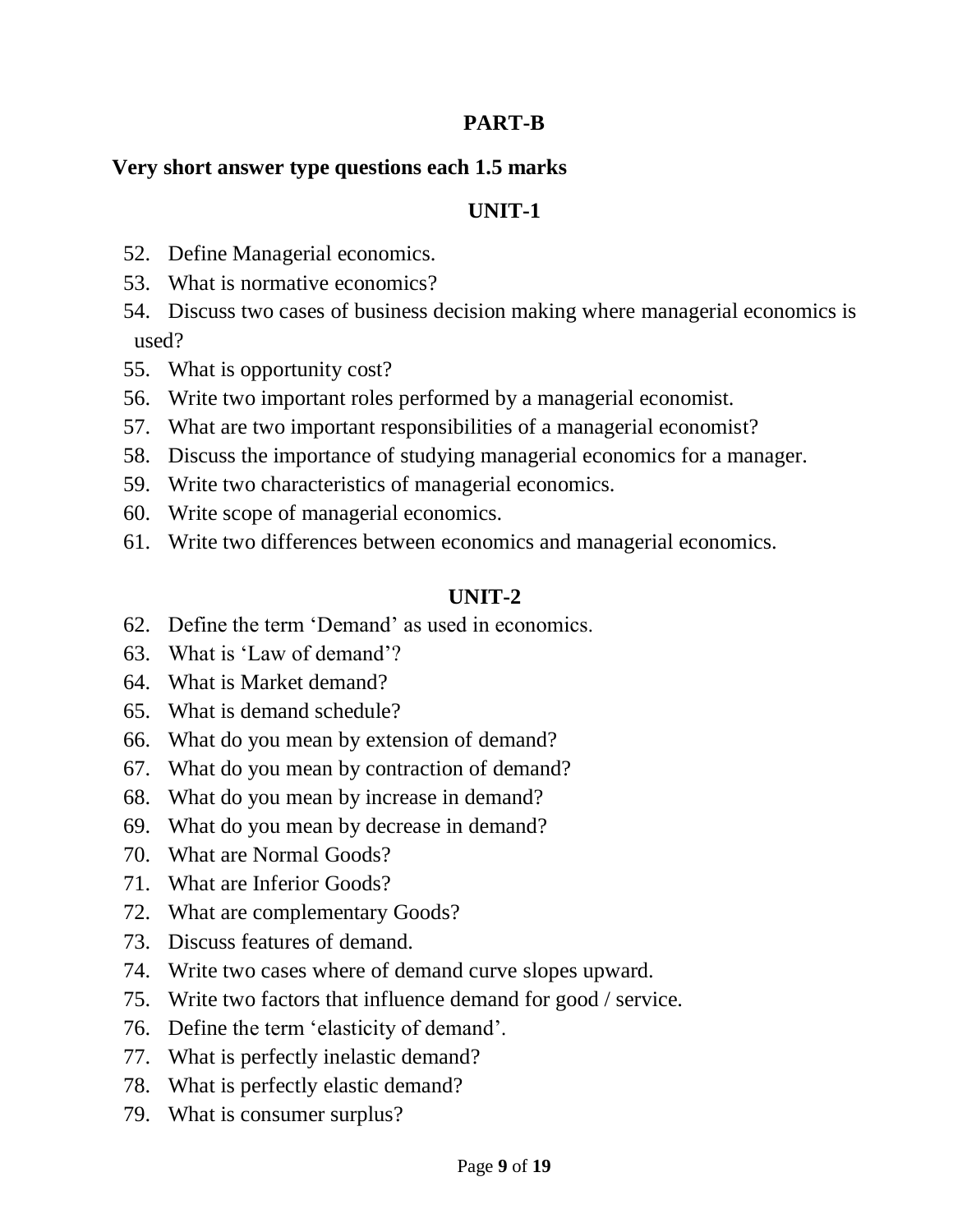- 80. What is producer surplus?
- 81. Define production function.
- 82. What is Law of variable proportions?
- 83. List the various stages of law of variable proportions.
- 84. Define law of diminishing returns.
- 85. Define Isoquant curves.
- 86. Write two properties of Isoquant curves.
- 87. What is cross elasticity of demand?

- 88. Define the term 'market' as used in economics.
- 89. What is perfect competition?
- 90. Define monopoly market structure?
- 91. Discuss two important features of perfect competition.
- 92. Discuss two important features of imperfect competition.
- 93. What is monopolistic competition?
- 94. Define Oligopoly.
- 95. Discuss two features of monopoly.
- 96. What do you mean by the term Price discrimination?
- 97. Discuss two differences between monopoly and perfect competition.
- 98. Discuss two methods used as non-price competition.
- 99. Define duopoly market.
- 100. Write two features of monopolistic competition.
- 101. What is Price leadership under oligopoly market?

- 102. Define 'Balance of Payment'.
- 103. What are methods of measuring national income?
- 104. What do you mean by capital formation?
- 105. Define Gross domestic saving?
- 106. What is balance of trade?
- 107. Define Gross capital formation?
- 108. Write two methods of measuring national income of a country?
- 109. Define Gross domestic product.
- 110. Define Net National Product.
- 111. Define Gross National product.
- 112. What do you mean by capital formation?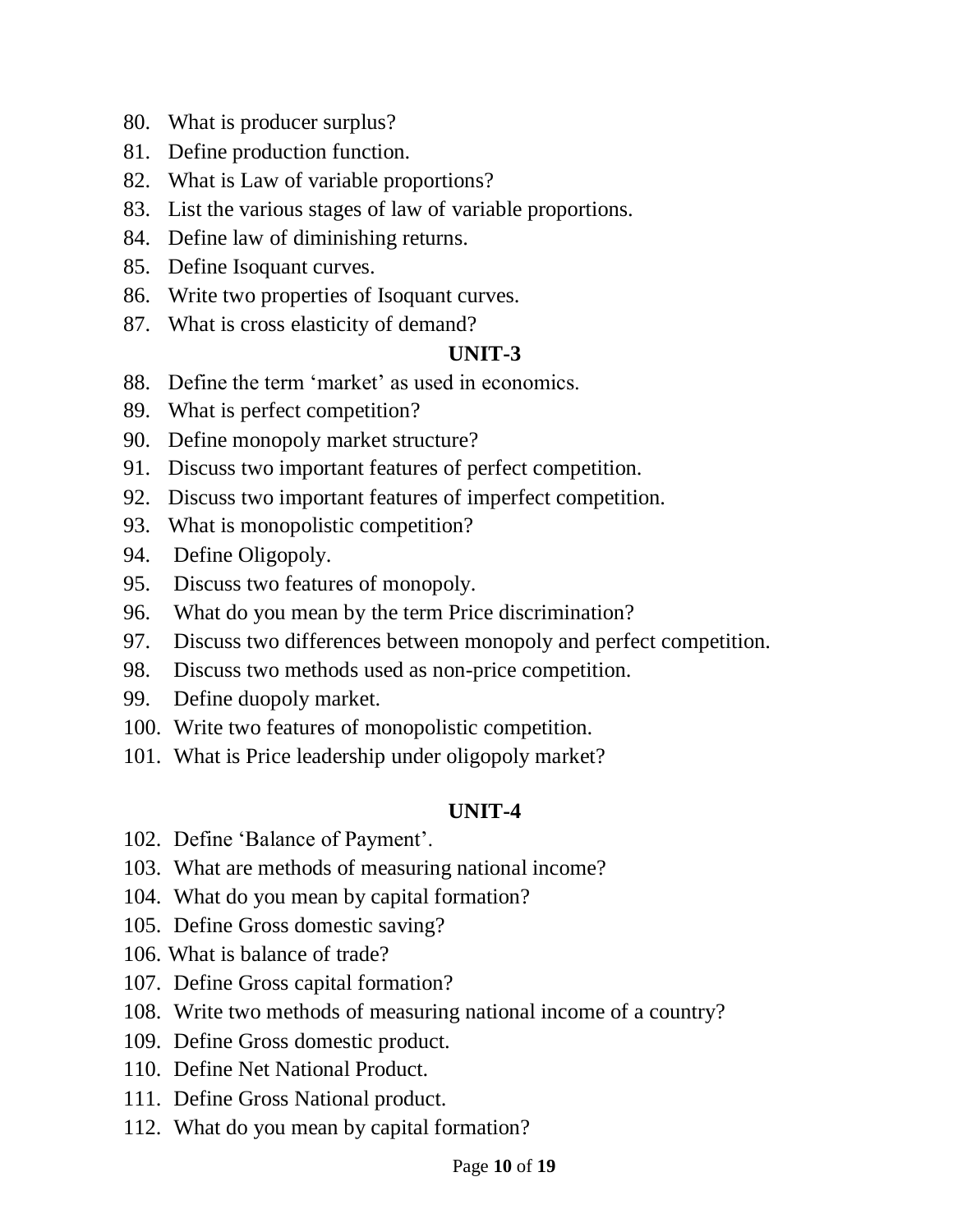- 113. Define Profit.
- 114. What do you mean by trade cycle?
- 115. What do you mean by slump in trade cycle?
- 116. List two theories of Profit.
- 117. What is innovation theory of profit?
- 118. What is Risk-Bearing theory of profit?
- 119. What is marginal productivity theory of profit?
- 120. What is dynamic theory of profit?
- 121. What is uncertainty bearing theory of profit?
- 122. What is rent theory of profit?
- 123. Define Net profit.
- 124. Define Gross profit.
- 125. What is normal profit?
- 126. What is abnormal profit?
- 127. Why abnormal profit arises in business?
- 128. What is trough in business cycle.?
- 129. What do you mean by the term "recession"?
- 130. What do you mean by the term 'expansion'?
- 131. What do you mean by the term "contraction"?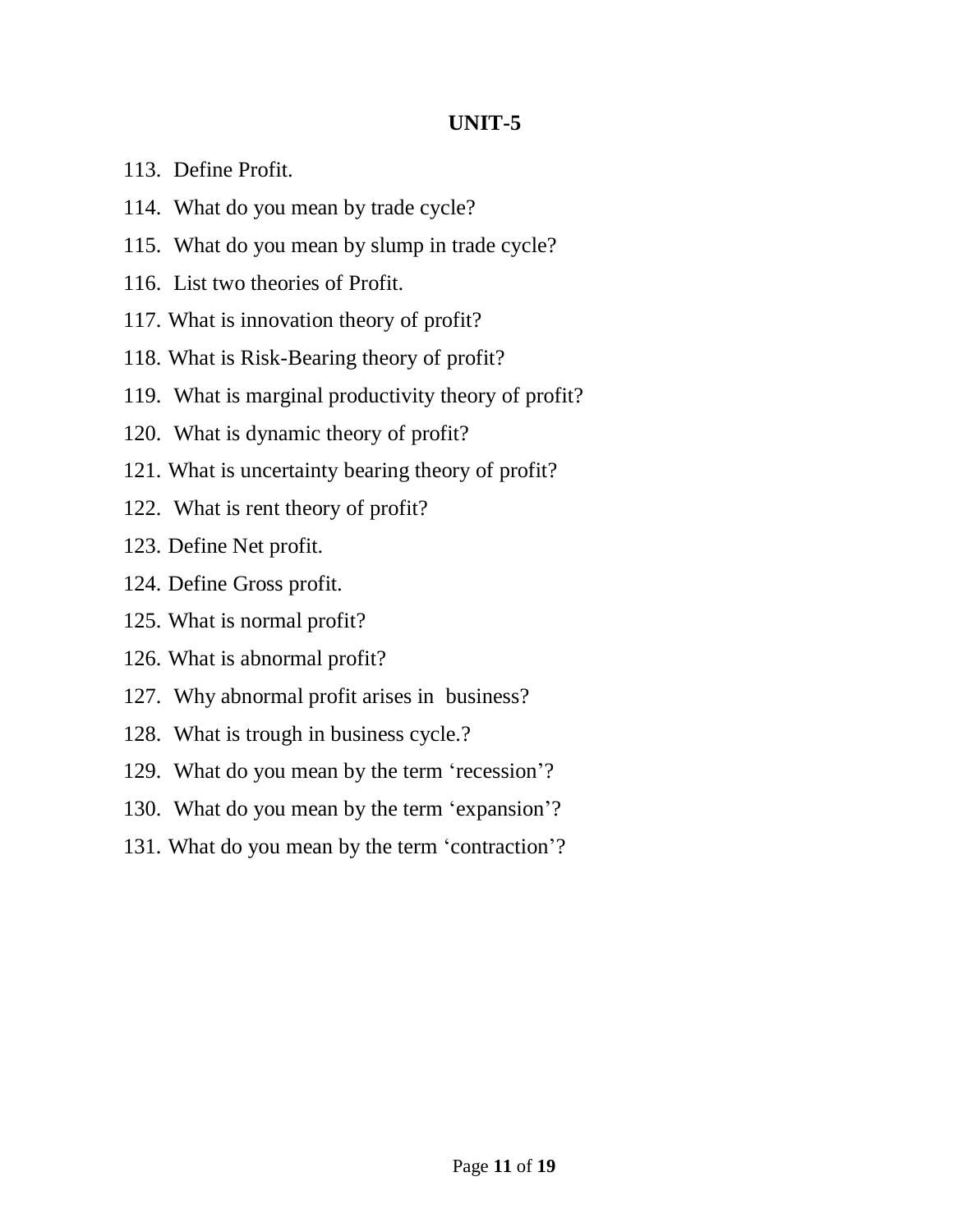#### **Part-C**

#### **Short answer type questions each 2.5 marks**

#### **UNIT-1**

- 133. Discuss the nature of managerial economics.
- 134. Discuss about scope of managerial economics.
- 135. Define managerial economics with the help of an example. Discuss how it is different from traditional economics?
- 136. Who is a managerial economist?
- 137. What are the roles of managerial economist in an organization?
- 138. Explain opportunity cost with an example.

- 139. Define demand and mention the nature of demand.
- 140. Define law of demand and write two factors that determine demand of a particular product / service.
- 141. Discuss the factors that determine demand of ice-cream in Indian market.
- 142. Discuss demand function.
- 143. How demand of consumer durable goods can be forecasted?
- 144. Why demand curve slope downwards?
- 145. Define elasticity of demand.
- 146. Discuss type of elasticity of demand.
- 147. What are differences between demand and elasticity of demand?
- 148. Define consumer and producer surplus with the help of graph.
- 149. Discuss various kinds of elasticity of demand.
- 150. Discuss about Arc elasticity of elasticity of demand.
- 151. Discuss about Income elasticity of demand with the help of examples.
- 152. What are advantages / applications of elasticity of demand?
- 153. Discuss about proportionate method of elasticity of demand.
- 154. Define Unitary elastic and greater than unitary elastic demand with the help of examples.
- 155. Define Cross elasticity of demand with the help of an example.
- 156. Ravi buys 10 smart phones at a price of Rs. 6500 per unit. The price elasticity of demand is 2. At what price will he be willing to buy 150 units of smart phones?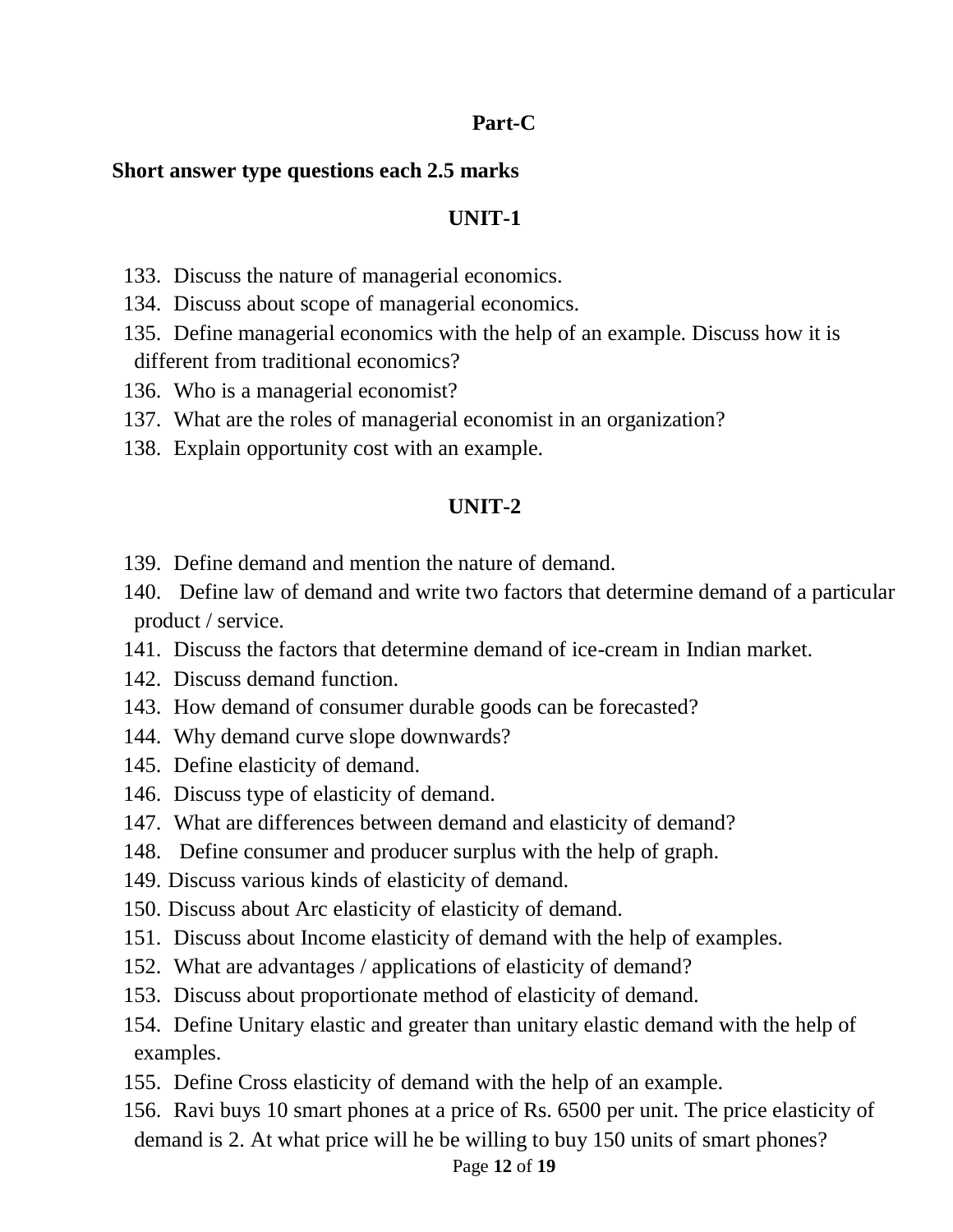- 157. Discuss total outlay expenditure method of measuring elasticity of demand.
- 158. Discuss how proportionate method helps in measuring elasticity of demand.
- 159. Discuss factors determining the price elasticity of demand.
- 160. Discuss the importance of price elasticity of demand.
- 161. A consumer purchased 10 packets of Bastar Dairy milk when its price was Rs 5 per packet. He purchased 12 packets of same milk when its price fell to Rs 4 per packet. What is price elasticity of demand for Bastar Dairy milk at that price?
- 162. Discuss the law of variable proportions.
- 163. Write a short note on production function.
- 164. Discuss the law of returns to scale.
- 165. Discuss about stages of production under law of variable proportions.

- 166. Define market and discuss about its type.
- 167. What is perfect competition?
- 168. Discuss features of perfectly competitive market.
- 169. Define monopoly market and discuss its features.
- 170. Define monopolistic market and discuss its features.
- 171. What are key differences between perfect competition and monopolistic competition?
- 172. Define duopoly market and discuss its features.
- 173. What is price discrimination? Discuss who can exercise price discrimination and in which market structure it can be exercised?
- 174. Write down the means that can be adopted by the firms for non-price competition.
- 175. Write short notes on any two of the followings :
	- (a) Perfect competition
	- (b) Price discrimination
	- (c) Market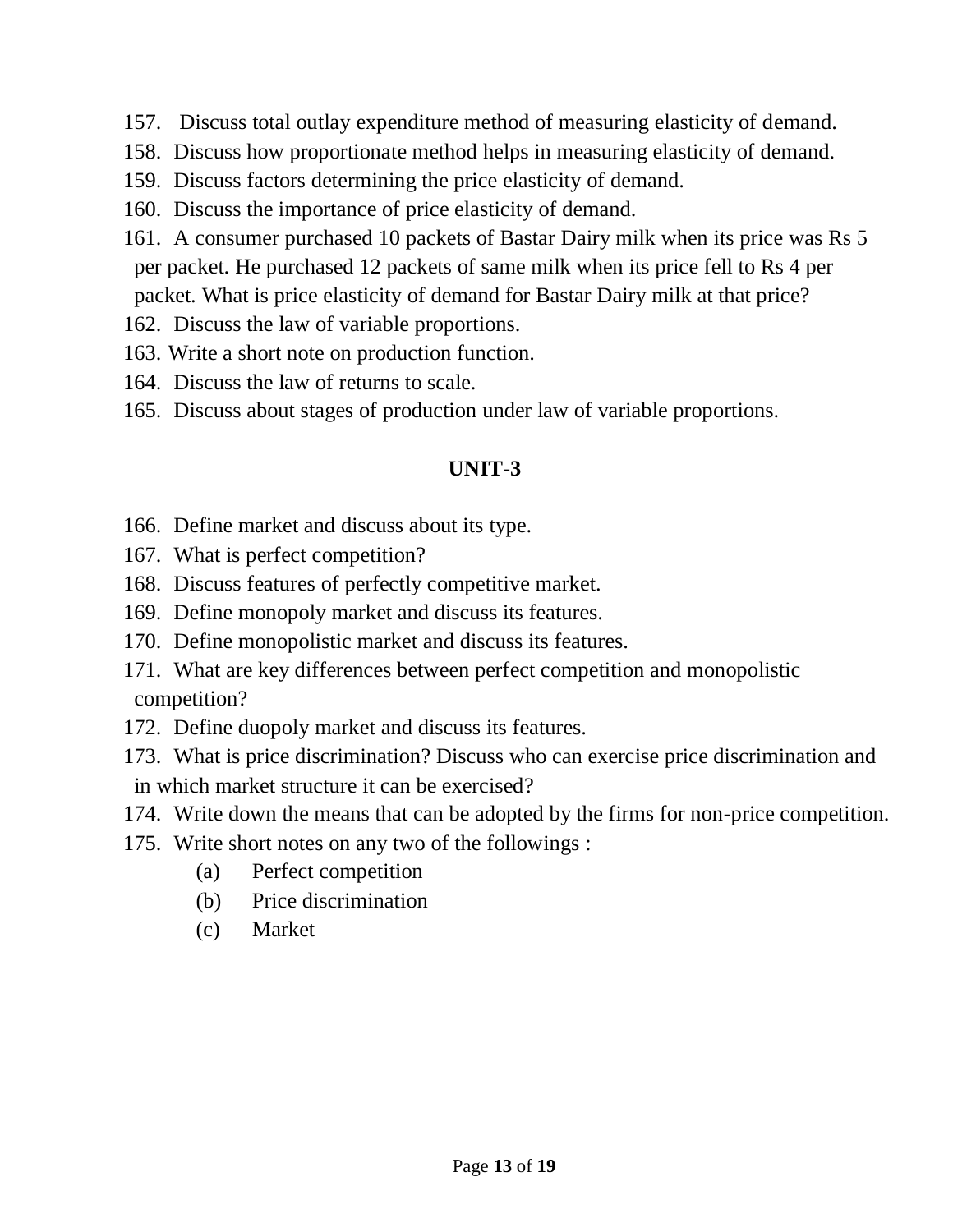- 176. What is "Balance of payment"? Name the two parts of the balance of payments accounts.
- 177. Distinguish between balance of trade and of balance of payments.
- 178. What do you mean by national income? Discuss the methods of measuring national income.
- 179. Discuss what are Gross Domestic Product and Net National Product?
- 180. Discuss what capital formation is and why it is important for an economy?
- 181. What is gross domestic saving?.
- 182. Discuss why gross domestic saving is important in developing economies like India ?

183. What is capital account under balance of payment? State the components of capital account of balance of payments.

- Ans. Borrowings and lending's to and from abroad.
	- o Investments to and from abroad.
	- o (3) Changes in foreign exchange reserves, (or any other way to describe components)

184. What is current account under balance of payment? State the components of current account of balance of payments.

**Ans.** (1) Exports and imports of goods.

(2) Exports and imports of services.

- (3) Income receipts and payments to and from abroad.
- (4) Transfers to and from abroad.

185. List the items of the current account of balance of payment account. Also define balance of "trade".

Ans. Items of current account:

- (i) Export and imports of goods.
- (ii) Export and import of services.
- (iii) Income from and to abroad.
- (iv) Transfers from and to abroad.

Balance of Bade is the difference between 'exports of goods' and imports of goods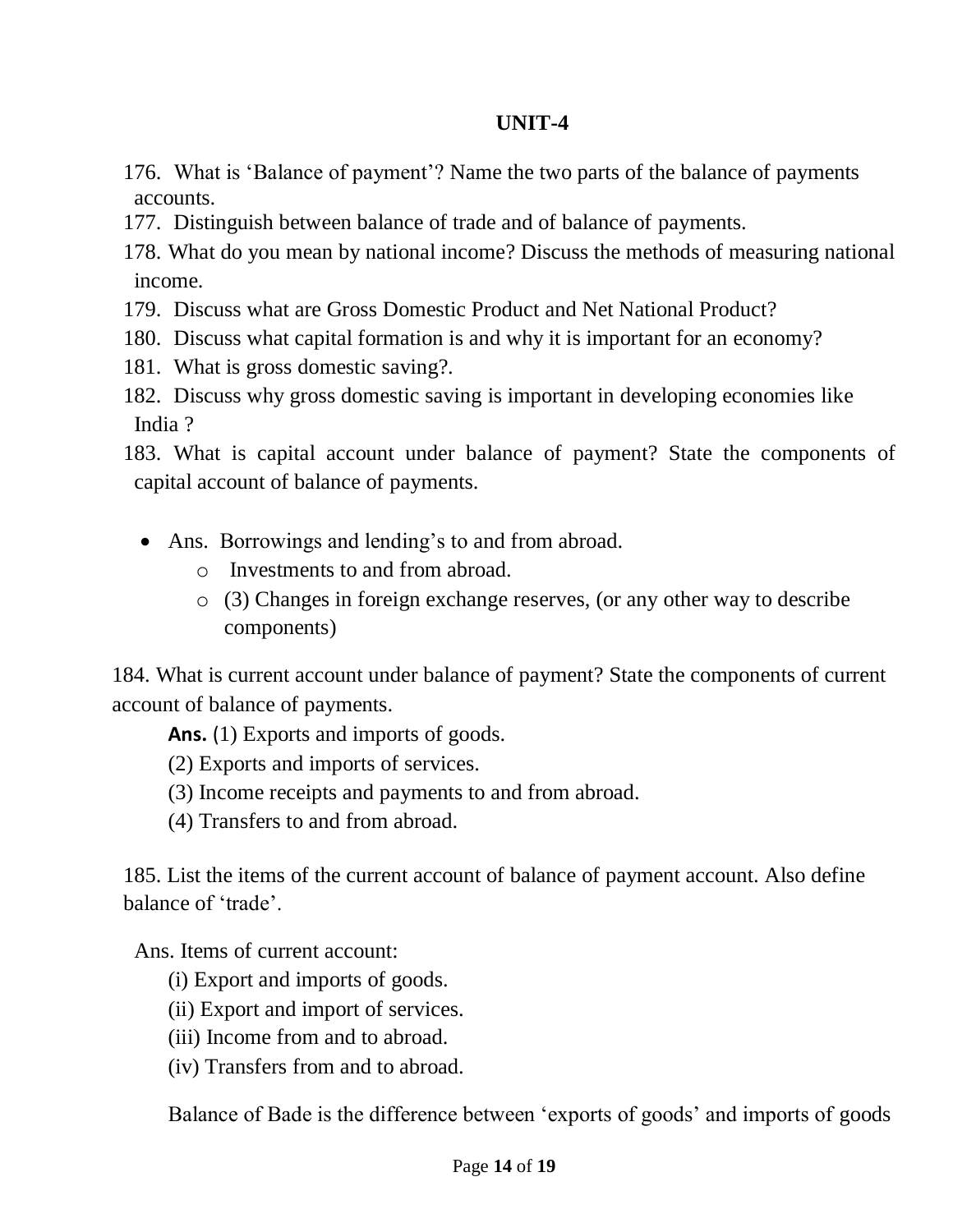186. Define Profit. Discuss two theories of Profit.

187. What are the differences between innovation theory of profit and Risk-Bearing theory of profit?

188. What are the differences between marginal productivity theory of profit and dynamic theory of profit?

189. What are the differences between uncertainty bearing theory of profit and rent theory of profit?

190. Define Profit, Gross profit and Net profit.

191. What are differences between normal profit and abnormal profit?

192. Define abnormal profit and why abnormal profit arises in business?

193. Discuss the phases of business / trade cycle.

194. Discuss the impact of trade cycle on society.

195. Discuss the functions that can be performed by managerial economist under different phases of business / trade cycle.

196. In the light of Profit theories, discuss the various objectives of a business concern.

197. Discuss the features of Recession, trough, expansion and recovery phase of business cycle?

198. What is trade cycle? Write the impact of trade cycle on the business strategy.

199. What are the problems involved in setting a profit policy?

200. Explain the external factors responsible for business cycles.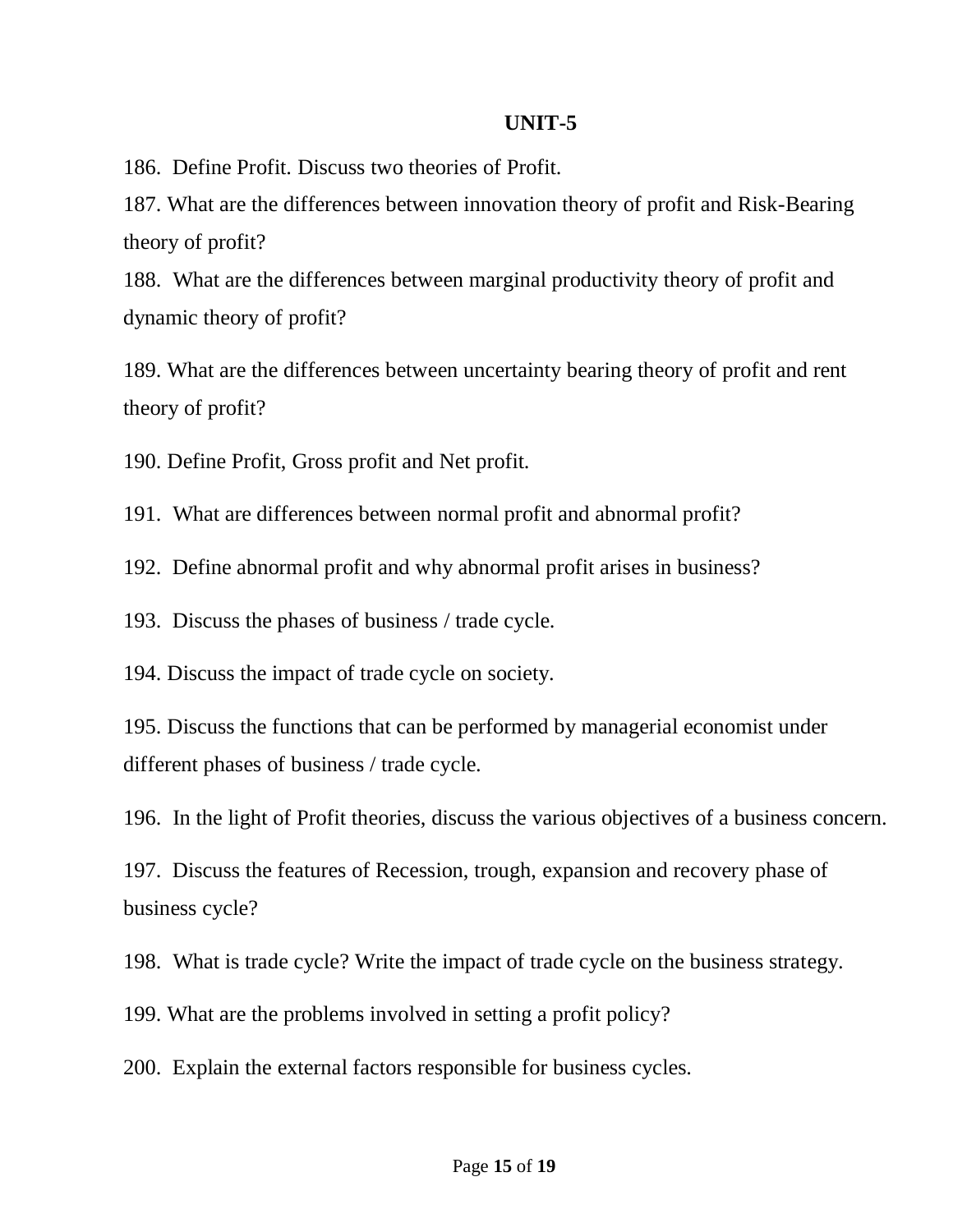#### **Part-D**

#### **Long answer type questions each 5 marks**

#### **UNIT-1**

201. Define managerial economics and discuss its nature and scope.

202. Discuss the roles and responsibilities of a managerial economist.

203. What do you understand by managerial economics? How does it differ from traditional economics?

204. "Managerial economics is the integration of economic theory with business practices for the purpose of facilitating decision- making and forward planning by managers". Explain.

205. Discuss the nature and scope of managerial economics and examine its relationship with economics and management.

#### **UNIT-2**

206. What do you understand by the term "demand"? Discuss features of demand with the help of an example.

207. Define the term "demand" and discuss the factors affecting the demand of a particular product / service.

208. Explain the assumptions of law of demand. Briefly discuss the conditions, under which the law of demand is applicable.

209. Explain the theory of consumer surplus with the help of diagram.

210. What do you understand by the term "demand forecasting"? How demand of a particular commodity can be forecasted?

211. Define elasticity of demand and discuss its type with the help of examples.

212. What is production function? Discuss the law of production in short-run.

213. What is elasticity of demand ? Discuss the main methods to measure elasticity of demand.

214. Explain the law of variable proportions with the help of diagram.

#### Page **16** of **19**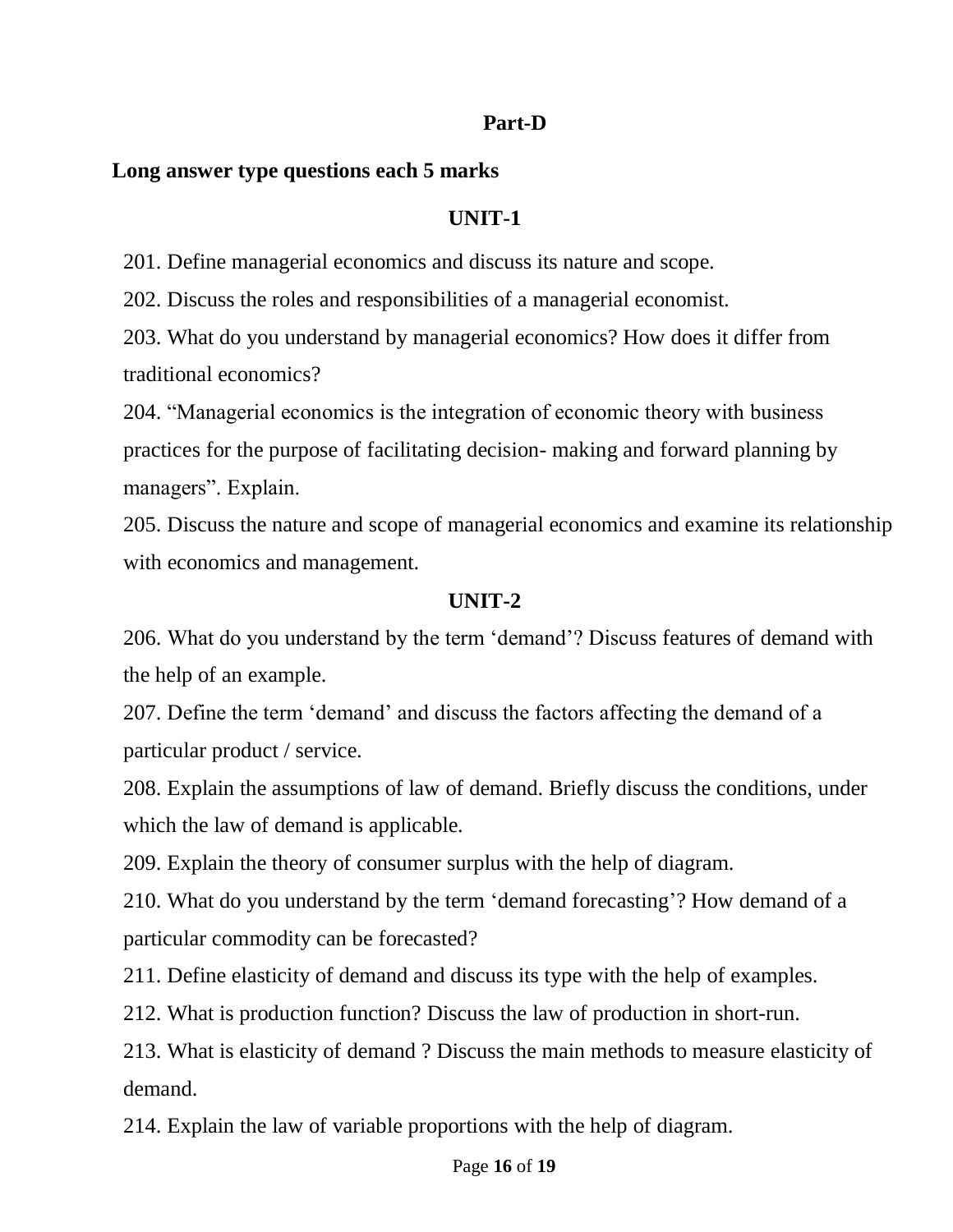215. Define elasticity of demand and calculate price elasticity of demand by percentage method from the following :

| Price (Rs. Per unit) | Expenditure (Rs.) |
|----------------------|-------------------|
|                      | 500               |
|                      | 450               |

216. The co-efficient of price elasticity of demand of a product is 5. When its price is Rs 10 per unit, its quantity demanded is 40 units. If the price fails to Rs 5 per unit, how much will be its quantity demanded?

## **UNIT-3**

217. What is the difference between perfect competition and monopoly? Explain the price determination with diagram under perfect competition.

218. Explain the difference between perfect competition and Imperfect competition.

219. Discuss the features of monopoly market structure.

220. Define market and discuss about its type.

221. What is perfect competition and discuss features of perfectly competitive market.

222. Define monopoly market and discuss its features.

223. Define monopolistic market and discuss its features.

224. What are key differences between perfect competition and monopolistic competition?

225. Define duopoly market and discuss its features.

226. What is price discrimination and who can exercise it in which market structure?

227. Write short note on the followings (any two) ;

(a) Perfect competition (b) Imperfect Competition

© Monopoly market (d) Oligopoly market

228. What do you understand by non- price discrimination ? Discuss who can exercise price discrimination in which market structure?

#### Page **17** of **19**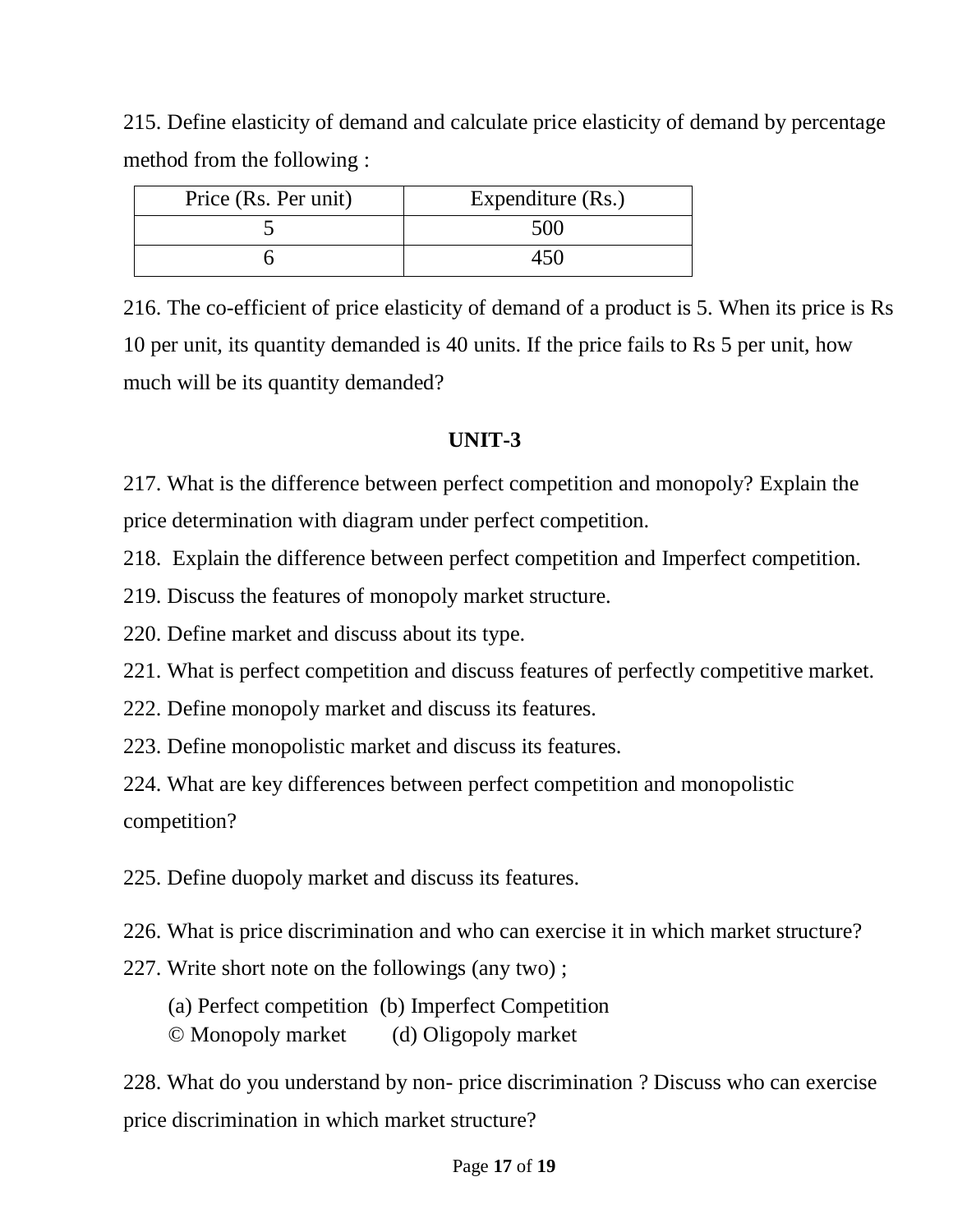229. What are the causes of disequilibrium in Balance of Payment (BOP)?

230. Write a note on Balance of payment.

231. Discuss the methods of measuring national income. Which one do you like the most and why?

232. What is "Balance of payment"? Discuss the parts of the balance of payments accounts.

233. Distinguish between balance of trade and of balance of payments.

234.What do you mean by national income? Discuss the methods of measuring national income.

235. What is Gross domestic product (GDP) and Net national product? Discuss why

study of GDP is helpful in making investment decisions for a profit-aiming firm?

236. Discuss what is capital formation is and what role it plays in economic

development of a region.

237. What is domestic saving and discuss why it is important in developing economy like India.

238. What is capital account under balance of payment? State the components of capital account of balance of payments.